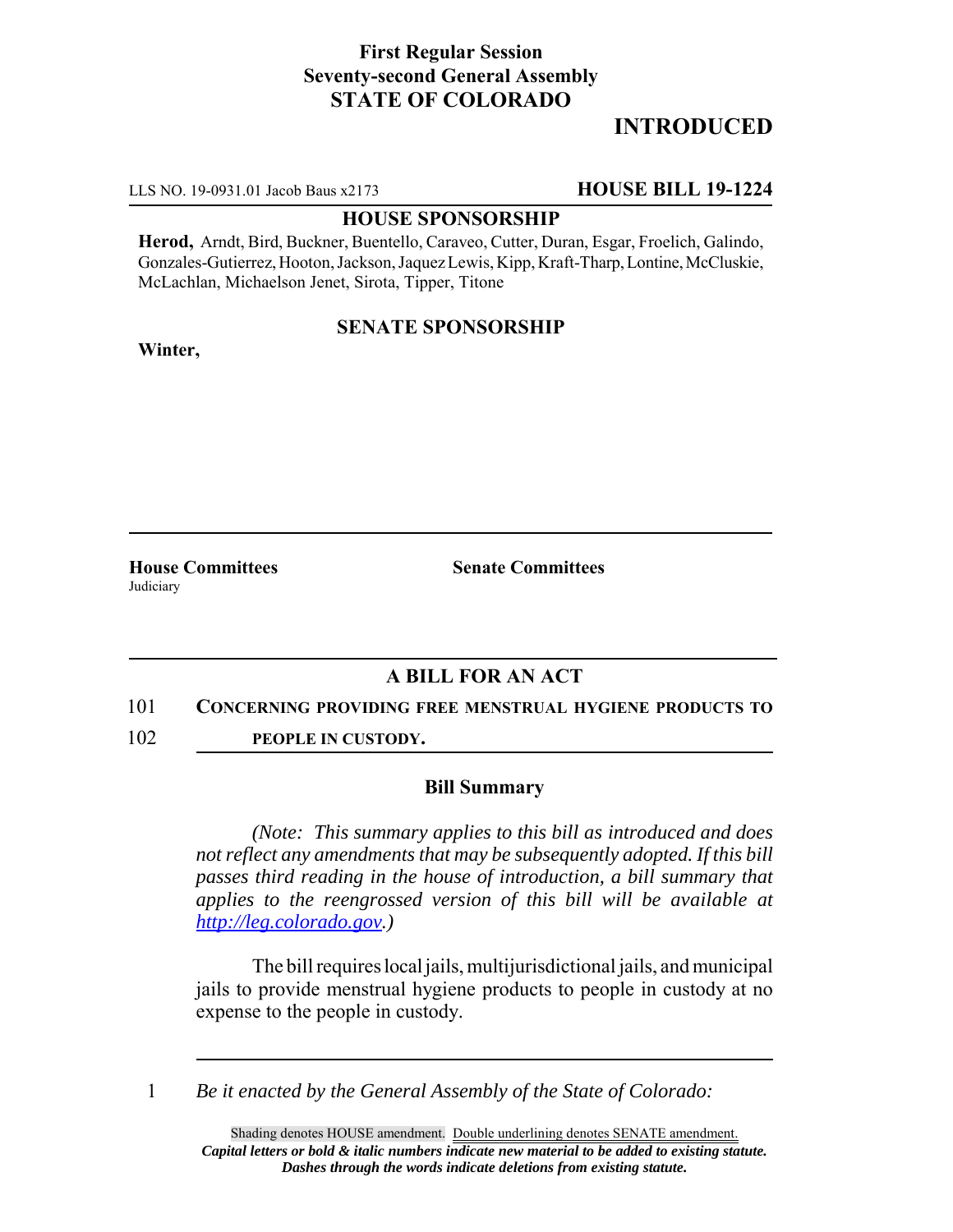- **SECTION 1. Legislative declaration.** (1) The general assembly hereby finds that:
- (a) In Colorado, approximately twenty percent of people in jail custody are women;
- (b) People in jail custody who are women, transgender, or nonbinary encounter different challenges than men while incarcerated;
- (c) For people in jail custody, practicing proper menstrual hygiene is almost impossible;
- (d) Jails are consistently inconsistent when ensuring that people in jail custody have necessary access to menstrual hygiene products. There is no consistent manner by which jails, including within a particular 12 jail, ensure that people in jail custody have necessary access to menstrual hygiene products.
- (e) The majority of people in jail custody have few resources. If people in jail custody are able to purchase menstrual hygiene products at the jail's commissary, the menstrual hygiene products are often unaffordable. In some jails, it takes time for money to be deposited for commissary use and for commissary privileges to effectuate.
- (f) Poor menstrual hygiene can lead to negative health outcomes, including serious infections, toxic shock syndrome, and other abnormalities.
- (2) The general assembly, therefore, declares that all people in jail custody deserve to be granted human dignity and do not have to endure obstacles, illness, or humiliation in order to access basic and necessary menstrual hygiene products.
- **SECTION 2.** In Colorado Revised Statutes, **add** 17-26-104.3 as follows: